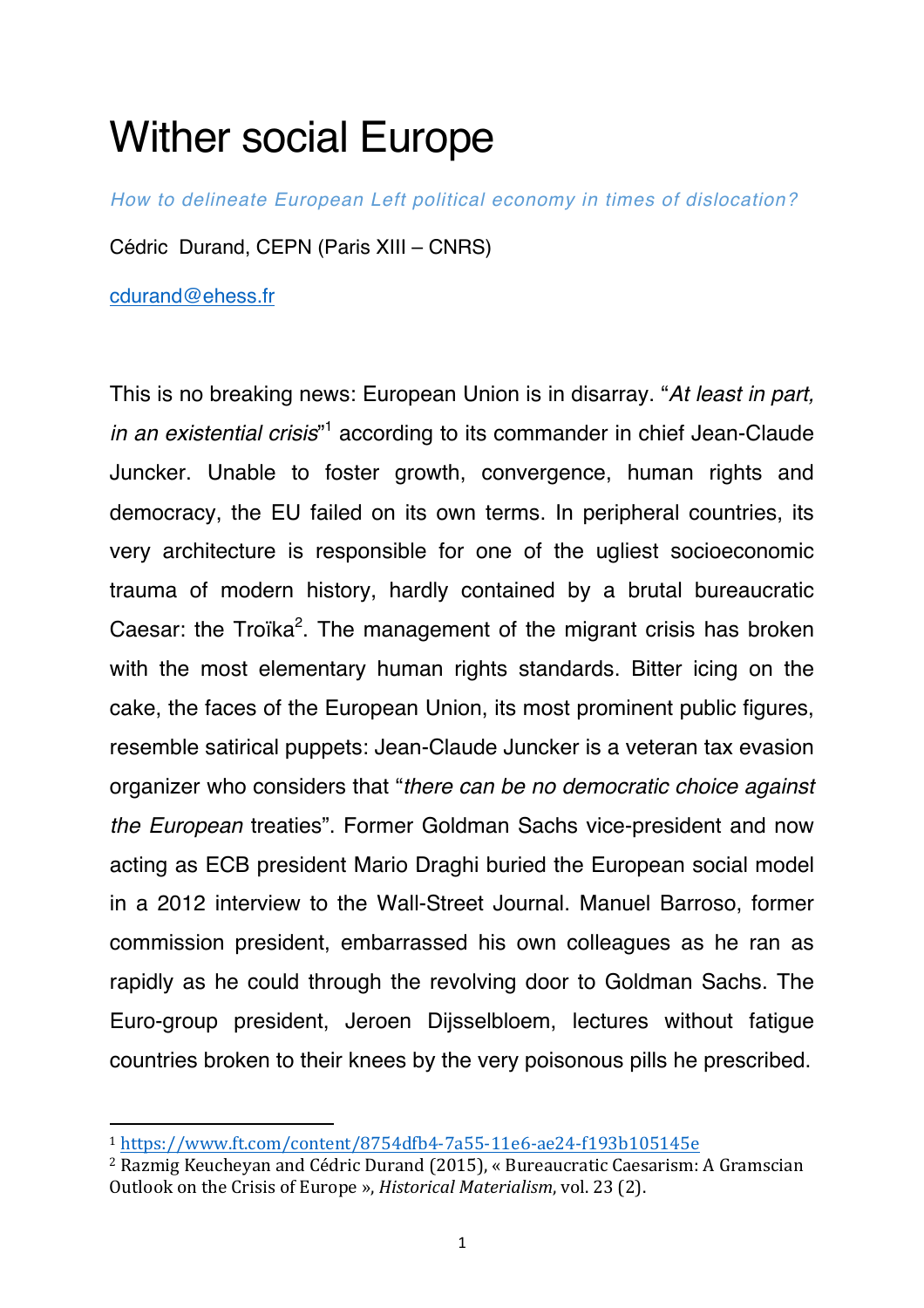Ten years from now, considering such a complete disaster could only have been perceived as a pure dystopian fantasy. But it is real. And there is no surprise that peoples of Europe  $-$  not just the Britons  $-$  are seceding from the European project. Trust in the European Union has dropped to rock bottom in the aftermath of peripheral debt crisis. Except in Germany and Poland, a majority of peoples disapprove EU's handling of the economy and, everywhere, there is an overwhelming rejection of the perspective of further deepening of integration. Popular resentment against the EU is refracted on both end of the political spectrum with a pro-Europe "extreme center" losing ground in every single country. Reflecting this growing popular anti-EU stance, divisions also grow at the intergovernmental level. In addition to its own domestic tensions, the German core is challenged on two fronts: from the left, Alexis Tsipras – politically imprisoned in its own country- attempted to get some fresh air early september with the Athens summit, a gathering of Mediterranean countries which vaguely called for the softening of austerity policies; in the East, more assertive Visegraad countries are launching right-wing attacks against the EU, trying to roll-back EU involvement in migration, societal and political rights issues. In sum, from below and from above, centrifugal forces are growing stronger, leaving essentially the sole floods of ECB liquidity on financial market as an ailing countervailing power.

EU is on the brink of dislocation. This unexpected development puts most left-leaning economists in a very uncomfortable situation. Spontaneously we are all Europeists. At the turn of the m2illennium, we were orphans of any left alternative. Communism was history, and Blair and Schröder turned social democracy into a zombie political vehicle.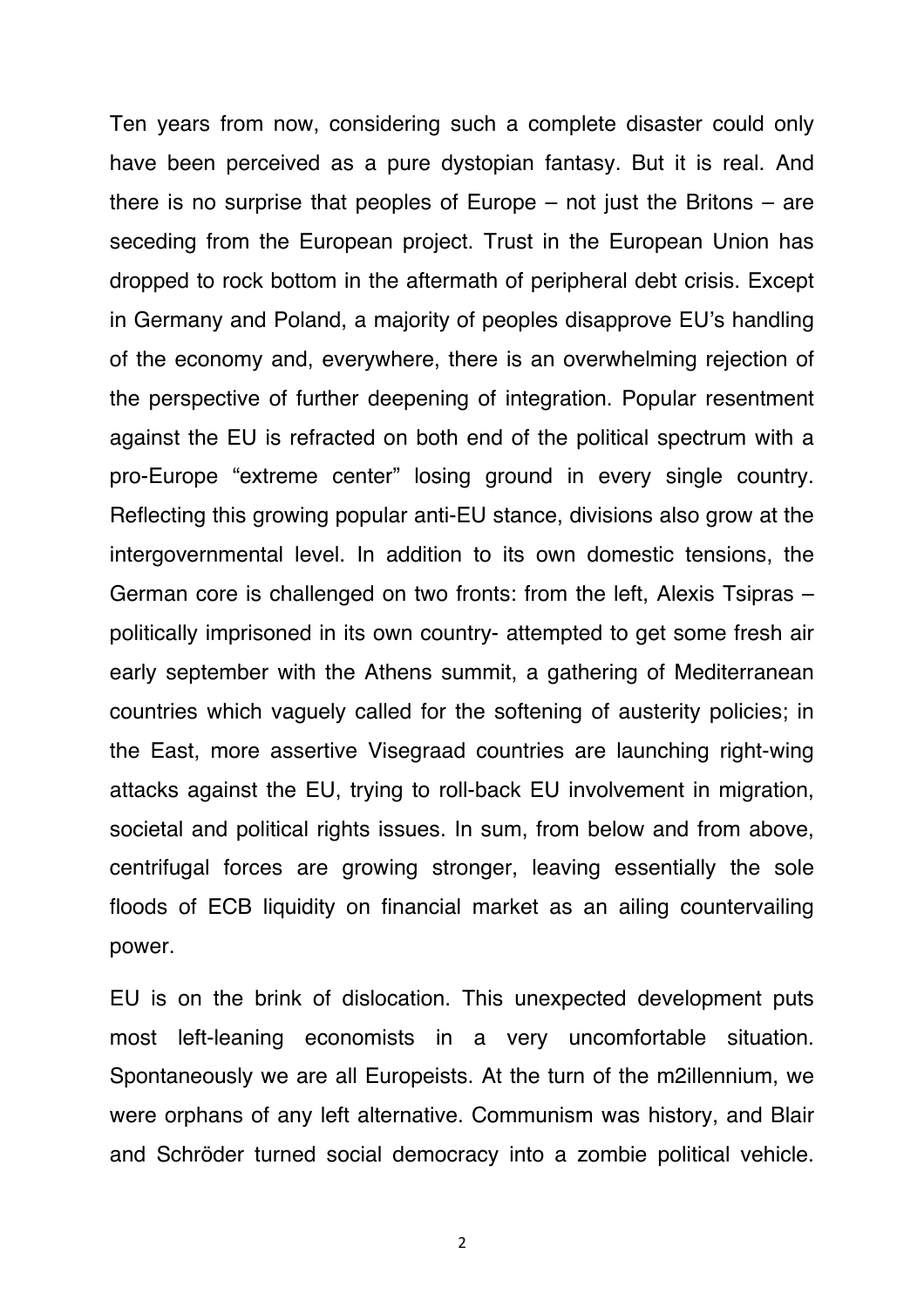However, at least, a vivid European integration seemed to put something positive on the table. Our collective memory is plagued with the ravage of twentieth century nation-states warfare and our hearts are full of a just detestation of racists and nationalist forces. This is the reason why our internationalist affects drove us to welcome the deepening continental integration, which we loosely associate with a broad perspective of solidarity and openness values. In addition to that pro-EU politicosentimental inclination, awareness of the global dimension of social, economic and ecological challenges make us sensitive to the advantages of a larger scale in order to delineate alternative policies… Of course, we were critical of the EMU architecture and the obsessive emphasis of the Commission on competition. But still. As we wanted another Europe, we welcomed progress in European integration.

We should have been more cautious. From the darkest day of our recent history, Walter Benjamin warned us against this storm that we called progress<sup>3</sup>. One variant of this idea, Stagism, is deeply rooted in the ideology of a mechanistic Marxism, which supposes that history evolve in successive necessary and progressive stages towards human emancipation. Such an idea of an irresistible process of improvement is deeply misleading and resulted in dramatic misjudgment in the 1920ies and 30ies in the face of the rise of fascist parties. As there is no such a thing as a direction of history, thinking in terms of stages is a recipe for failure. When one thinks in terms of progress, one is prone to blindness to disaster.

<sup>&</sup>lt;sup>3</sup> Walter Benjamin, « Theses on the philosophy of history », 1940. Michael Löwy, *Fire* Alarm: Reading Walter Benjamin's "On the Concept of History", Verso, New-York and London, 2006.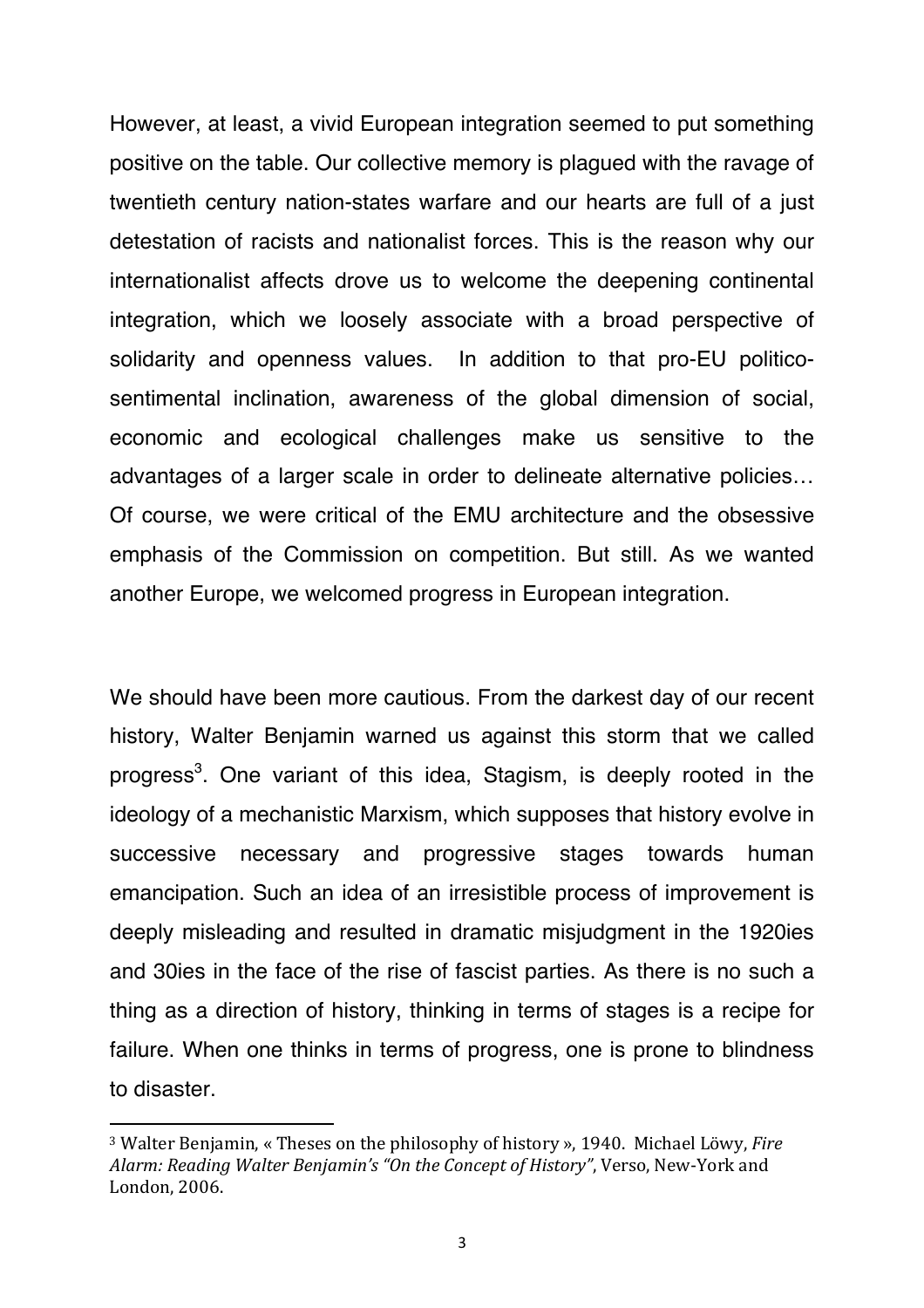The same is true of scalism. Scalism could be as erroneous as stagism, it operates in the same way the mystification of progress operates. By scalism, I am referring to the idea that merging some attributes of national states at a wider scale – in this case at the European scale – is inherently a positive move. This could be the case, but the contrary can also be true as exemplified by the recent record of European integration. Supranational integration processes must thus be judged no a priori but on a case-by-case basis, depending on their own internal dynamics

I do not consider myself as a proponent of the *souverainisme* current in the French left. My political affects are 100% internationalist. My point is that facing the current European deadlock we have to look for a *Ruse of the Internationalist reason*. We have verified with Syriza's first government failure that there is no political room for a confrontational stance within the Eurozone; ultimately, a left government must choose: it is or its ambition of social transformation, or the Euro. I'll not detail my assessment of this experiment here, but I consider that the economic and financial risk associated to a Grexit were grossly exaggerated. As most of the fiscal and external adjustment was already made, there were plenty of space for a negotiated exit which would have been rapidly very beneficial for the Greek people and the European left in general.

My argument here will be more general. Considering the exclusion of labor from European institutions, and the desynchronisation of class struggles resulting from endogenous core-periphery dynamics, neither a democratization of European institutions nor a Pan-European democratic surge are viable options. The popular rejection of the European Union is thus legitimate. The task of the left is not to abandon this fair anger to right-wing nationalists forces but building on this rejection to delineate an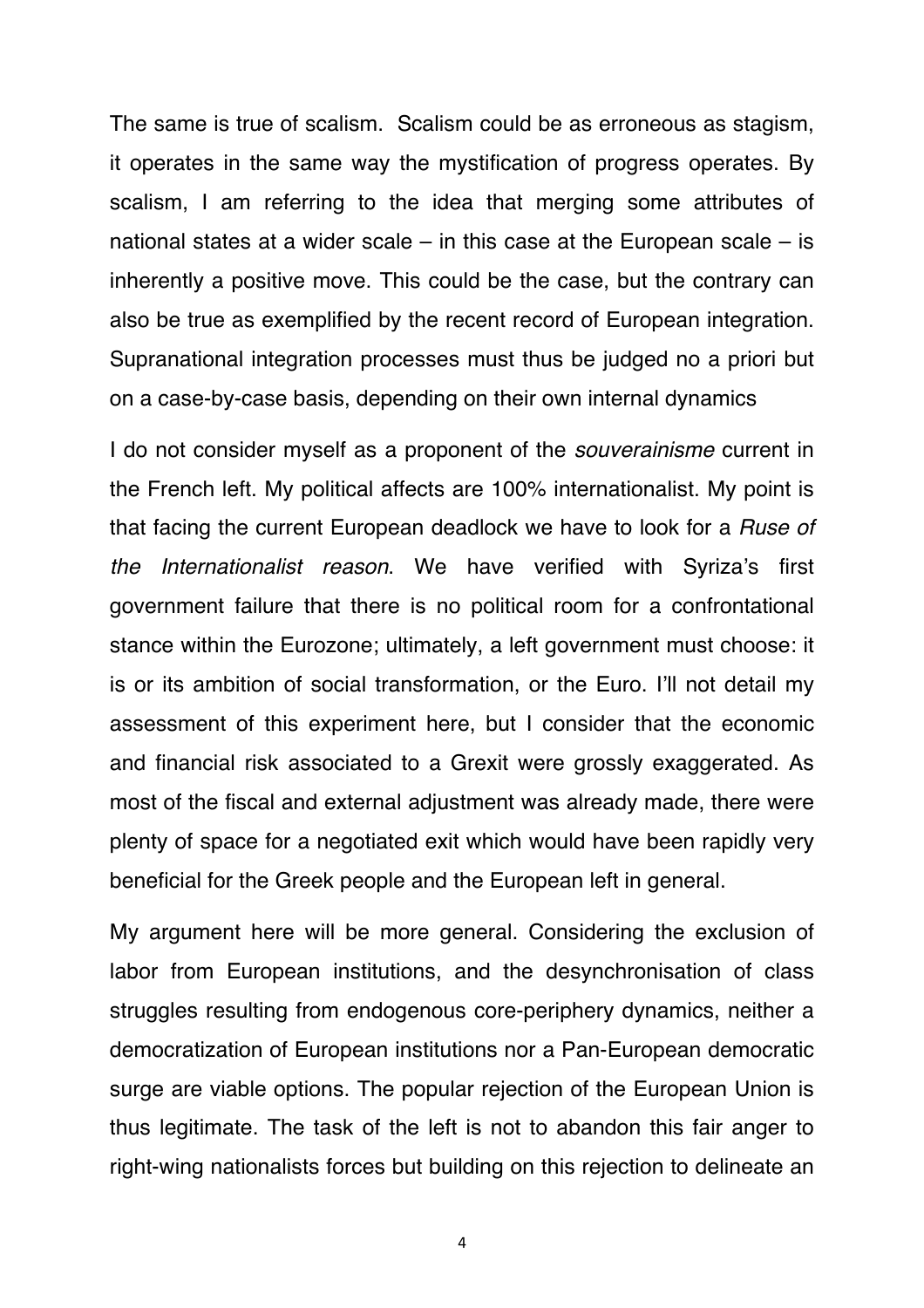internationalist strategy for the continent anchored in working class interests and forces. Such strategy implies a selective disintegration of the European union – in particular concerning the Euro - as a necessary detour prior to the re-launch of a regional socio-ecological integration.

## **Rescaling statehood to change policies<sup>4</sup>**

As Immanuel Wallerstein, wrote, "*it is possible for particular social groups to alter advantage by altering state boundaries*" 5 . More technically, one can say that with statehood rescaling, there is a reconfiguration of what Nicos Poulantzas and Claus Offe called the strategic selectivities of the state, a restructuration that precludes policies changes.

<sup>&</sup>lt;sup>4</sup> This paragraph draws on our article with Razmig Keucheyan Razmig Keucheyan), « Financial hegemony and the unachievement of European statehood". *Competition and change*, 19 (2), 2015.

<sup>&</sup>lt;sup>5</sup> Wallerstein I (1979) Class Conflict in the World Economy. In: Wallerstein I The *Capitalist World Economy*. Cambridge: Cambridge University Press, p. 292.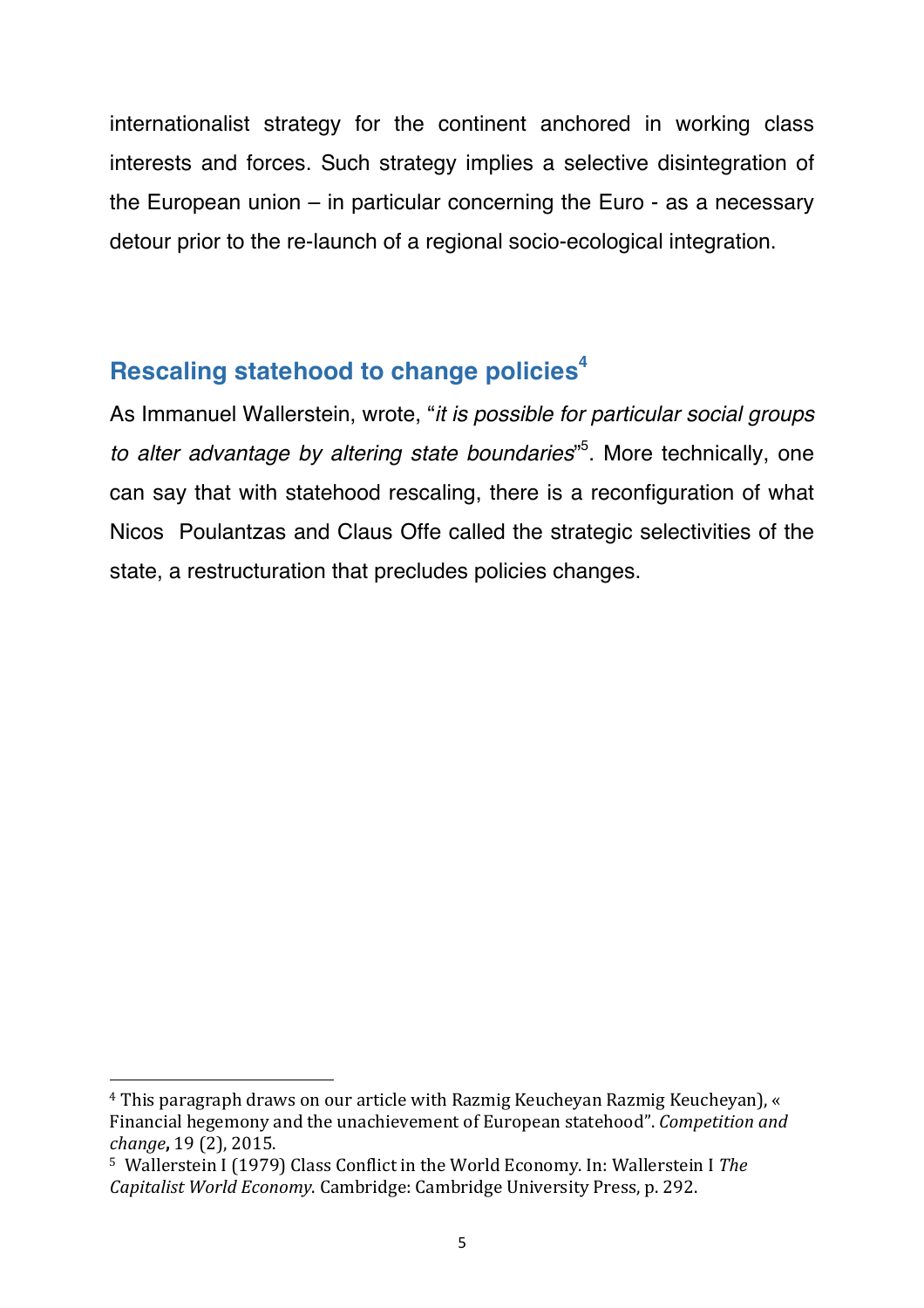**Rescaling of** statehood

Uneven integration of the policy fields

**Rescaling of** strategic selectivities

Uneven distribution of inputs in policymaking

**Figure 1: Rescaling statehood to change policie** 

Structural selectivity of the state consists in "*a complex set of institutional mechanisms and political practices that serve to advance (or obstruct) particular fractional or class interests*" (Jessop, 1999, 58). Selectivity is unevenly distributed across state structures because the modern state is not a unified "subject". It is composed of different institutional apparatuses or "power centres". These different power centres are tied or subordinated to contending sectors of the dominant classes. Some of them may also express the interests of subaltern groups. Since the modern state is in part the result of the social struggles, they have become a shaping force in the emergence of some of these selective mechanisms. As Pierre Bourdieu put it, the state has a "left hand", the one shaped by the struggles of the subalterns, and a "right hand", which is linked to the different fractions of the dominant classes (Bourdieu, 1999). Structural selectivity thus denotes the structurally embedded political "biases" that constitute the strategic field of the state.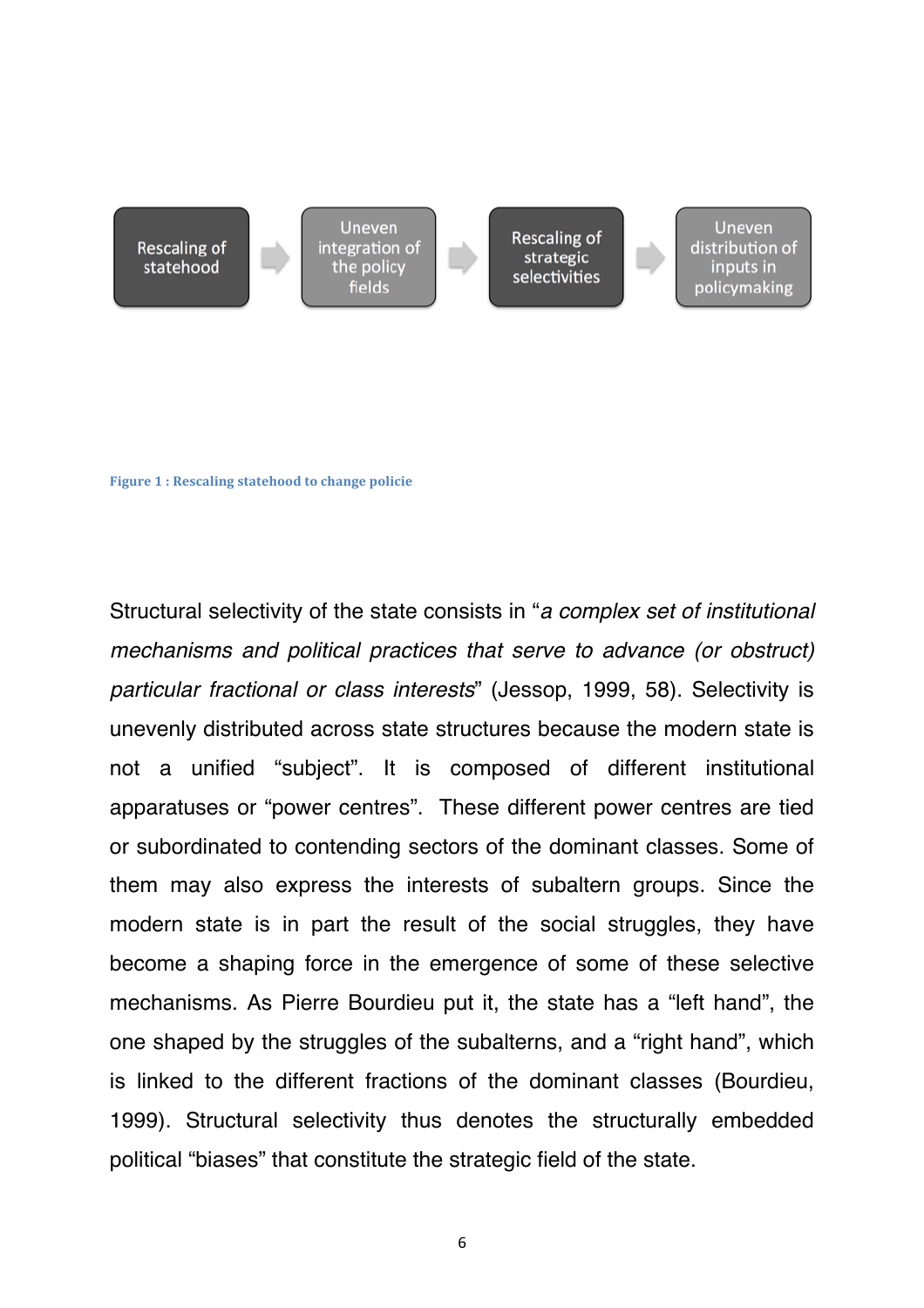Structural selectivities of the state have also a spatial dimension. In order to implement their new hegemonic project, the dominant classes could foster a restructuration of statehood to alter the class power balance. Building new layers of state-power beyond the nation-state could be a way of overcoming the institutional obstacles embedded in national states. Rescaling statehood is thus a way to restructure selectivities and, ultimately to change policies. This is the rationale of European integration since the mid eighties: spatial restructuration of statehood is a way to promote embedded political biases more favourable to financial and transnational interests, a spatial fix to get rid of inherited class compromises.

Robert Boyer has provided a comprehensive interpretation of the dynamic of EU integration that we can read in this light. In his regulationist perspective, the re-launch of the European project in the eighties was an attempt to overcome mounting problems in the accumulation process. The completion of the single market and the creation of the Euro resulted in a complete reversal of the hierarchy of structural forms, a crucial transformation of capitalist regulation that could be summarized in the following way: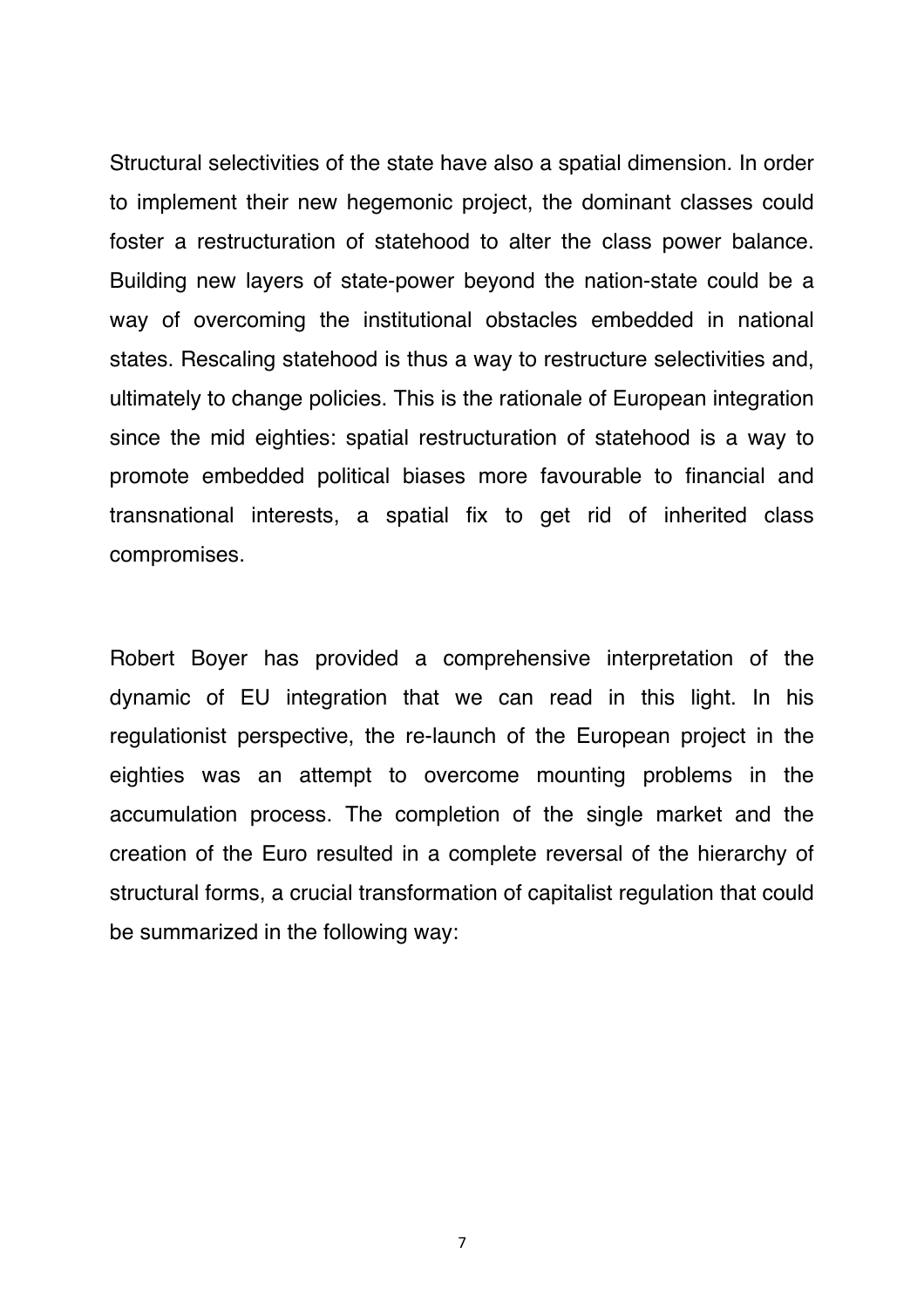

Figure 2 : The changing hierarchy of structural forms in the course of EU integration

- 1. During the Fordist era, in most European countries but not in Germany — "*monetary policy used to be the 'servant' of the capital–labour accord and oligopolistic competition. (…) In a sense, national monetary policy had the role of alleviating tensions in income distribution, and the exchange rate was a discretionary tool when inflation became too important*" 6 .
- 2. The slowdown of productivity gains in the late sixties and seventies and the subsequent monetarist neoliberal revolution precipitated a retreat of labour. This is the time when, at the invitation of the Delors Commission, the European Roundtable of Industrialists (ERT) inspired the new impetus given to the European integration process with the completion of the single market<sup>7</sup>. The European competition body was thrust to the forefront of European polity while the DG Trade headed the international trade talks, which

 $6$  Boyer R (2000) The Unanticipated Fallout of European Monetary Union: The Political and Institutional Deficits of the Euro. In Crouch C (ed) *After the Euro*. Oxford: Oxford University Press, p. 36. <sup>7</sup> Ross G (1995) *Jacques Delors and European Integration*. Cambridge: Polity Press.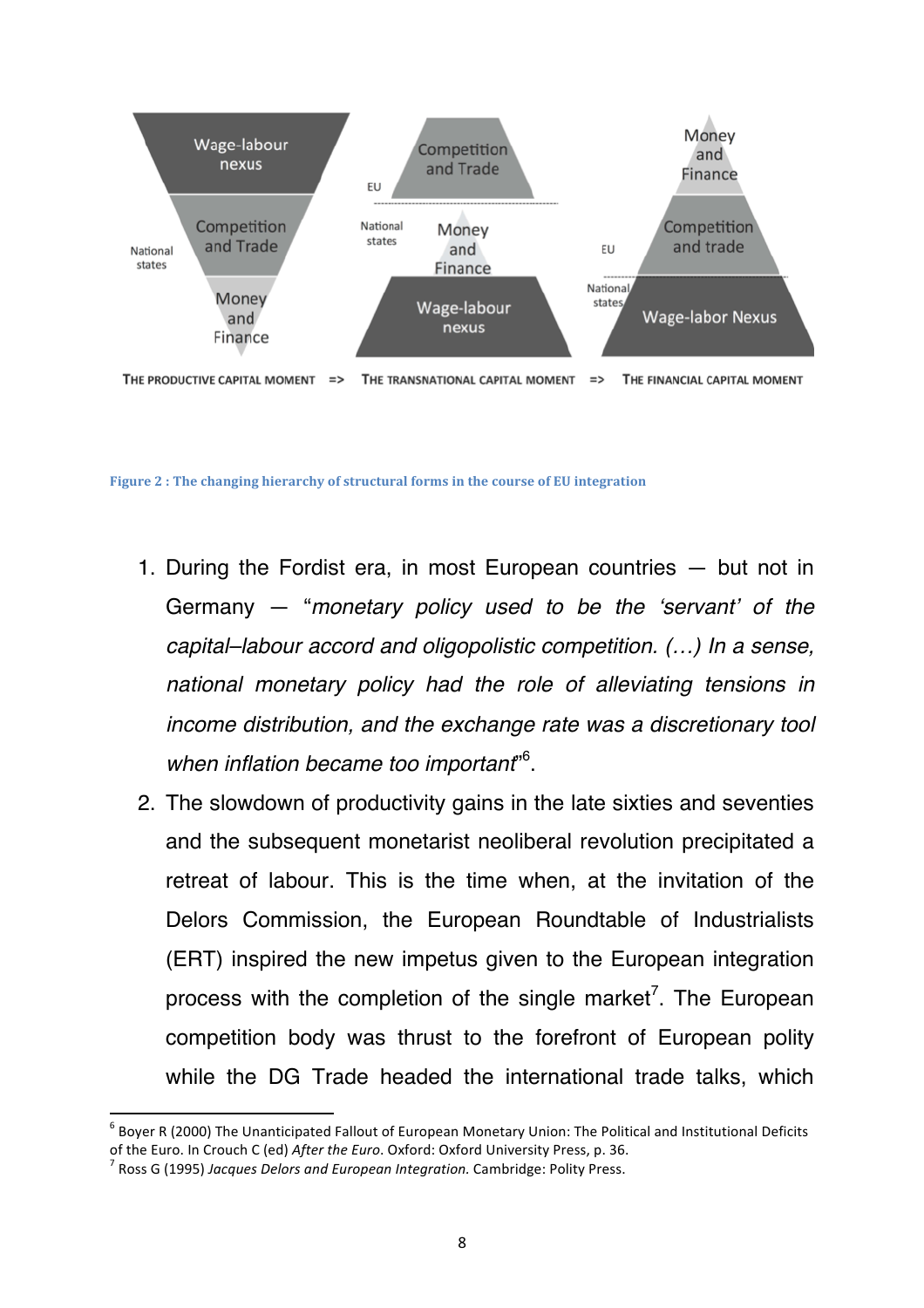resulted in the creation of the WTO. The new "priority given to the forms of competition<sup>3</sup> implied a trickle-down effect across the entire economic institutional architecture to the point where, in the nineties, "*the wage–labour nexus [had] become dominated by the*  logic of competition and the objective of a 'lean state"<sup>9</sup>.

3. In the meantime, financial liberalisation opened the landscape for emerging strategies of financial accumulation. Transnational firms championed the common currency as a way to increase funding opportunities for their international expansion while policymakers were eager to address the problems resulting from the domination of the Deutsche Mark. The Euro helped to complete the financial integration of the European economy and to deepen financial markets, which fostered the rise of financialised forms of corporate governance imported from Anglo-Saxon countries. The financial crisis and the financial and trade imbalances accumulated in the early 2000s put the Euro at risk and, with it, the integration of financial markets. Consequently, financial stability became the first priority on European policymakers' agenda, and European institutions were empowered in the past few years with new competencies to deal with the issue. This new emphasis on financial stability emerges as the expression of the dominance of finance over the other structural forms, which regulate capitalist relations in the continent.

<sup>&</sup>lt;sup>8</sup> Petit P (1999) Structural Forms and Growth Regimes of the Post-Fordist Era. *Review of Social Economy* 57(2): 220-243.<br> $9^9$  Boyer, op. cit, p. 40.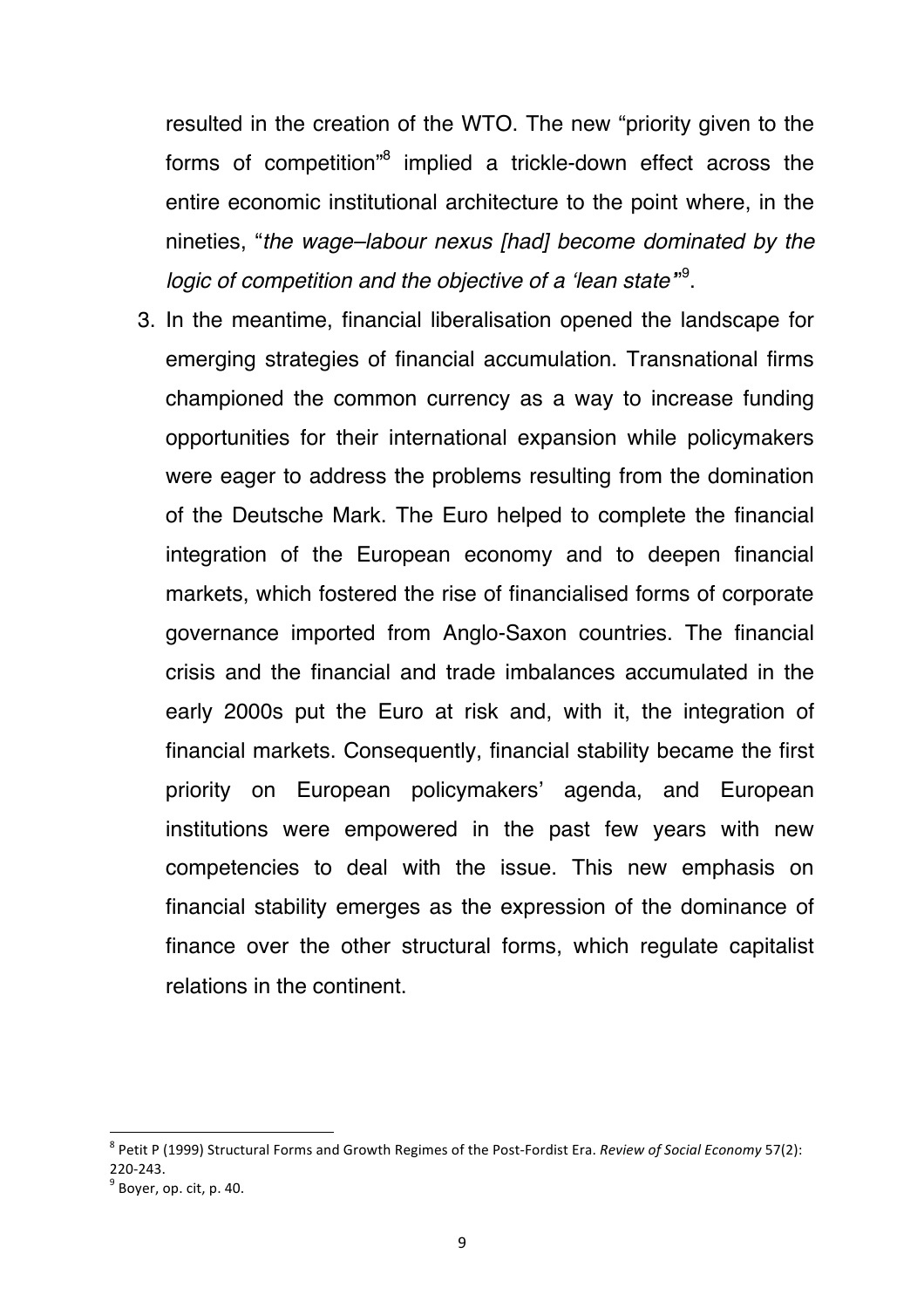This interpretation of European integration as a progressive shift of structural forms of dominance from the wage-labour nexus to competition, and then to money and finance has tremendous consequences. It helps to understand why the possibilities for establishing an outline of European social legislation to counterbalance the advances in the competition and finance fields never materialise. It also explains the vulnerability of European institutions.

Over the years, a common mind-set and an institutional materialisation of techno-political procedures reflected structural selectivities, making organised labour's attempt to play the European institutional game less and less relevant. This became evident with the financial and sovereign debt crises, when the radicalisation of neoliberal restructuring initiated by the EU institutions was accompanied by the open marginalisation of unions in European polity. More generally, to the exception of some limited dimensions – environment regulation being a very noticeable one, European institutional politics is not a battlefield for the left. For left political and social movements there is nowhere to push positively because trade, competition and financial and monetary issues monopolize most of the European politico-administrative processes. Contrastingly, social issues are victim of negative integration: they are not considered for themselves, but only as adjustments variables to the requisites of the structurally dominant economic and financial issues. As the preoccupation of the left are structurally marginalized in European institutional process, one should not be surprised that alternative economic policies never made their way, even in the rare occasions when left leaning governments expressed their will to push for a social Europe.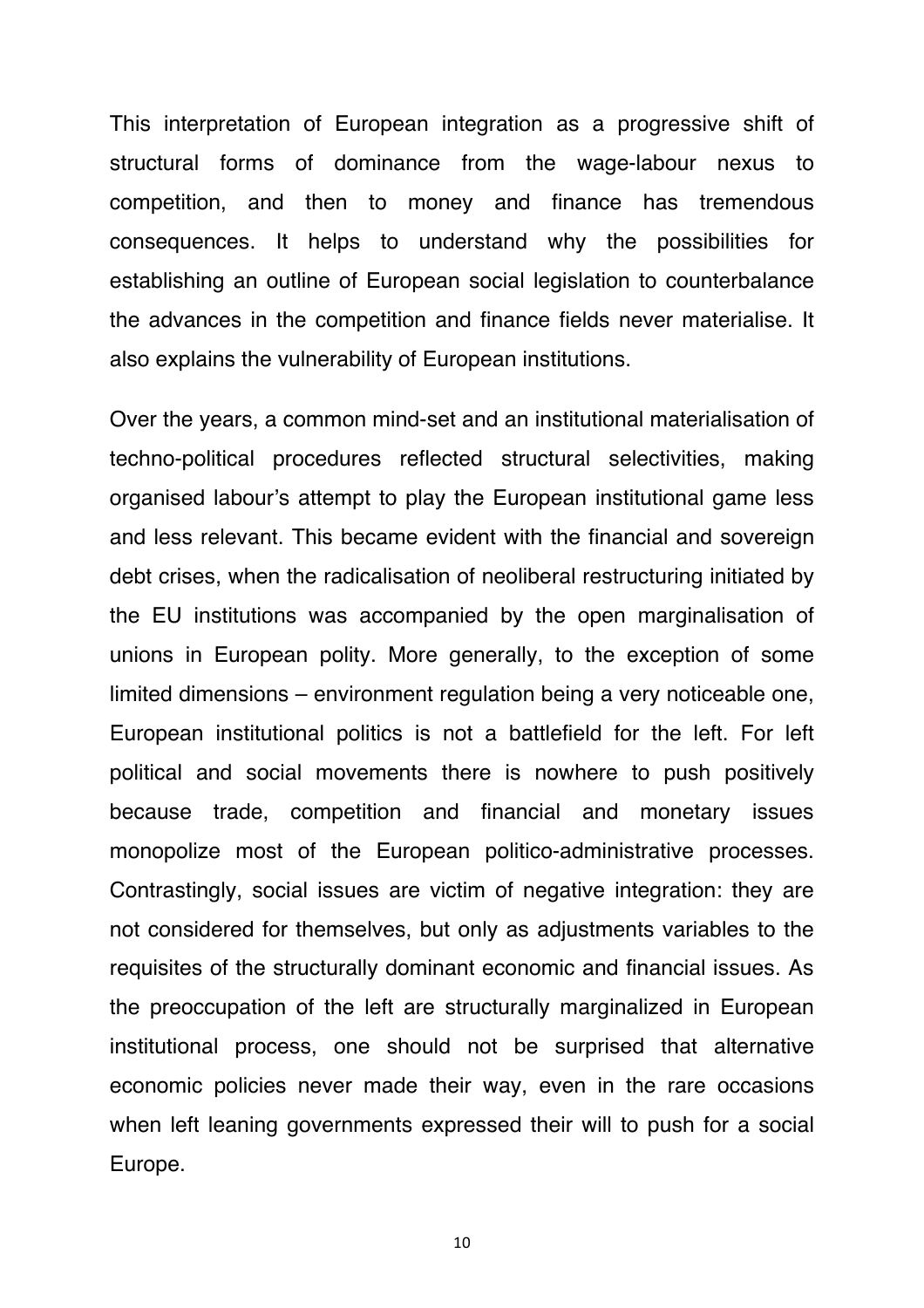This non-existence of labour in the European political game explains why a reorientation of social and economic policies away from neoliberalism have not materialised and seems highly unlikely to emerge at this level. Moreover, as EU institutions are more and more directly linked to the neoliberal restructuring of welfare, public services and labour markets, the consent dimension associated with the **'**social Europe**'** perspective fades away, across the continent. The authoritarian side of the European state-project comes to the fore. Bar meaningful negotiations with organised labour and institutionalised compromises between classes, the European proto-state may be strong in promoting the immediate interests of a finance-led power bloc, but it is also more vulnerable to socioeconomic shocks or, as we see nowadays, external pressure such as the refugees' crisis.

## **Desynchronization of class struggle**

<u> 1989 - Jan Samuel Barbara, político establecido de la provincia de la provincia de la provincia de la provinci</u>

I am very sceptical with Varoufakis' Diem 25 proposal of "a surge of democratic opposition" at the European level<sup>10</sup>. I would love that, no doubt, but the odds are pretty bad. Indeed, adverse structural selectivities of European institutions not only have very detrimental effects on policies outcomes. They also alter political processes. As there is no reasonable hope of gains, the incentives for people to put skin in the European game are very low. This is a crucial explanation of the lack of vibrant social movements at the European scale in the past decades and a reason to doubt that they will emerge in a near future.

<sup>10</sup> https://www.jacobinmag.com/2016/09/european-union-strategy-democracy-yanisvaroufakis-diem25/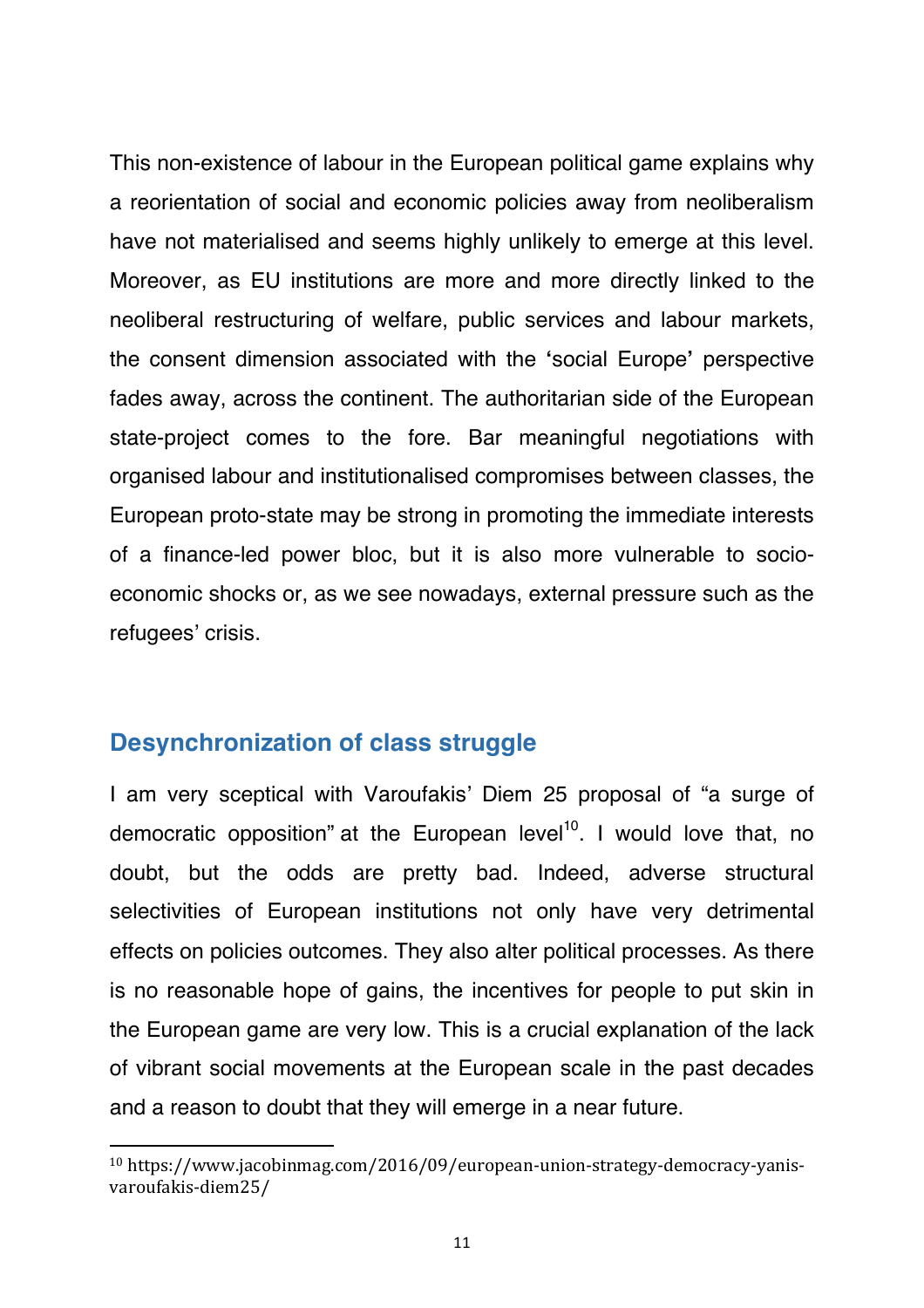The desynchronization of class struggles is another reason that makes me sceptical about the possibility of a pan-European democratic surge. In a recent paper that I co-authored with Engelbert Stockhammer and Ludwig List we establish that already during the boom preceding the Euro crisis there has been a divergence in working class experiences across Europe<sup>11</sup>. Our stylized analysis distinguish between three groups of countries - the East, the North and the South - and find that countries had different experiences in terms of their growth driver, in terms of the degree of financialisation they experienced and how their working classes fared.



Figure 3 : Interactions of growth regimes and working class restructuring in Europe prior to the crisis

 $11$  E. Stockhammer, C. Durand and L. List), « European growth models and working class restructuring. An International post-Keynesian Political Economy perspective", *Environment and planning A*, Only first May, 2016.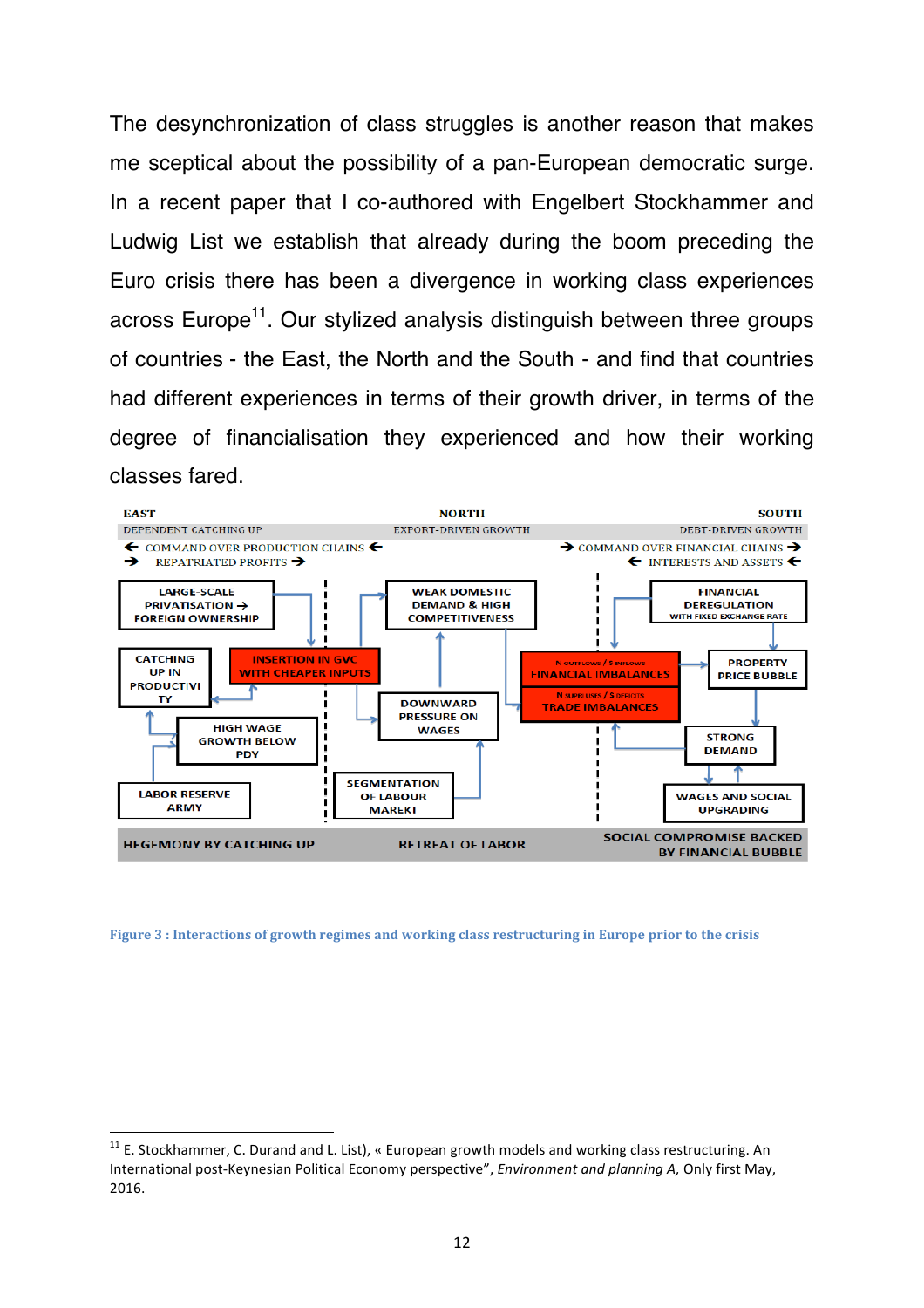- 1. In the aftermath of post-socialist transition, Eastern countries experienced a strong industrial upgrading thanks to their insertion in global value chains. This had contradictory effects on the working classes: while real wages grew much faster than in other countries, this group also experienced an increase in wage dispersion and it suffered a decline in welfare expenditures and sharp decline in union density. We call this disintegration of the working class coherence *hegemony by catching up*. High productivity gains allowed rising living standards while most other indicators of working class conditions deteriorated sharply.
- 2. The northern growth model paragon is Germany. It starts from a high level of development. It developed an export orientation supported by a cheap industrial hinterland in the East. It maintained its industrial sector and experienced solid productivity growth. While real wages grew moderately, wage dispersion grew substantially and union density declined. This is a case of a *retreat of labour***.**
- 3. The southern countries experienced a strong wave of financialisation with sharply increasing levels of household debt and a property price boom. This resulted in moderately high levels of growth, but at the same time an accelerated de-industrialisation and trade imbalances. Real wage growth was moderate and wage dispersion was comparatively stable. Union density declined, but substantially less than in other country groups and the size of the welfare state increased relative to GDP. The financial bubble was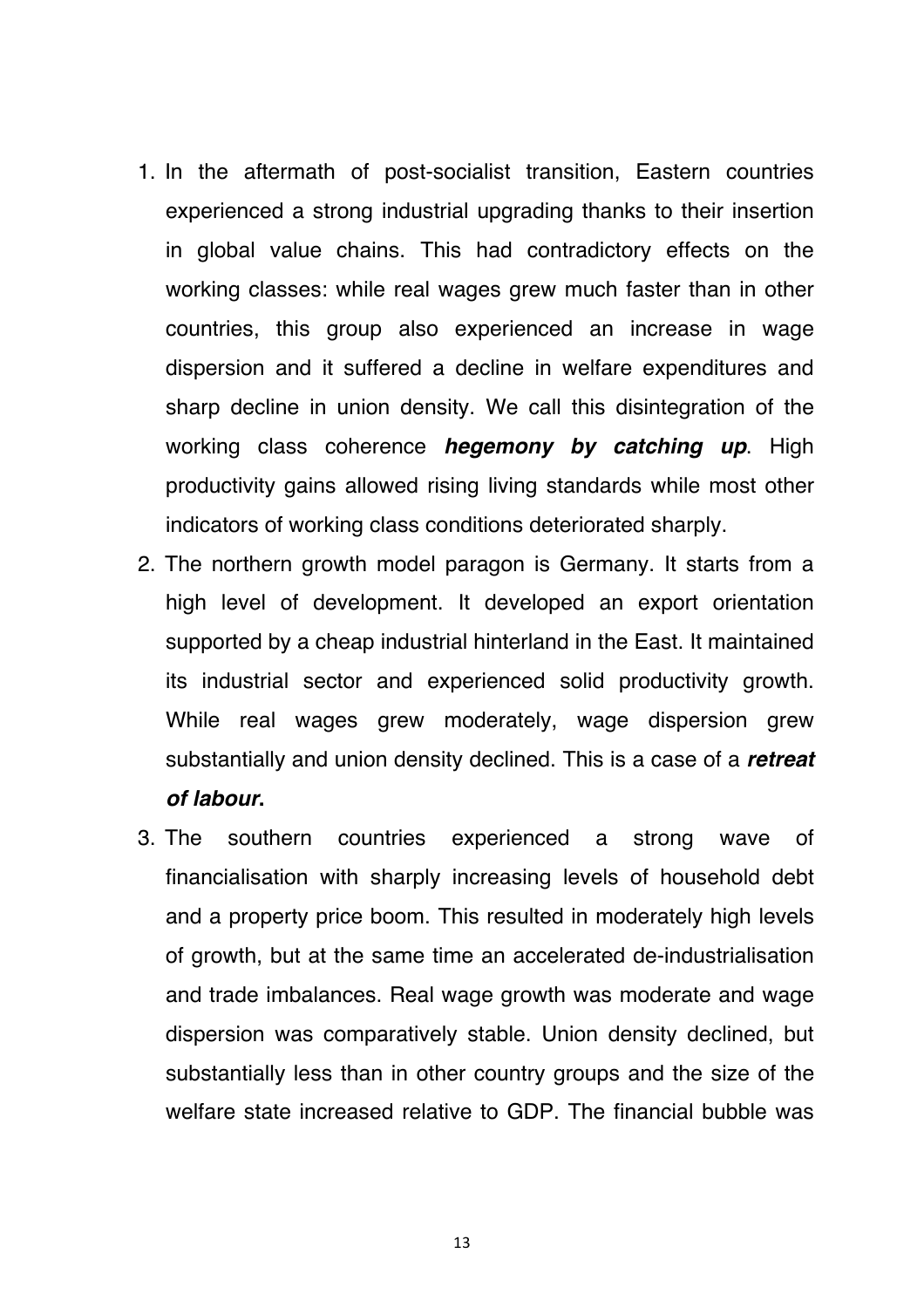used to generate improvements for the working. We call this a *social compromise backed by financialisation*.

One key point of our analysis is that these diverse national experiences of uneven development are related to each other; they are in large part the product of the interaction of these various growth regimes and class restructuring. De-synchronisation of class struggles is endogenous to the internal dynamic of the Europe Union, it is in part the result of European integration itself. This one explanation of why it is so difficult to develop a left working-class vision, to align subaltern subjectivities and to organize pan-European mobilizations.

To put it simply, European integration and, particularly the Euro, not only produces the structural imbalances that you are familiar with. In the absence of meaningful central fiscal policy, it also fosters cross-country heterogeneity. Such de-synchronisation of class struggle makes almost impossible any left victory directy at the continental level.

We have no time to detail the mechanisms at stake. But one way to capture this built-in heterogeneity is to look at GDP per capita growth before and after the crisis within the Eurozone. It shows that peripheral countries experienced the highest growth rate prior to the crisis and full scale depression in the aftermath. Contrastingly, core countries experienced much more modest growth before the crisis and long recession afterwards. We found here a configuration typical of dependency relations where volatility is much more accentuated at the periphery. Far from promoting convergence, European integration during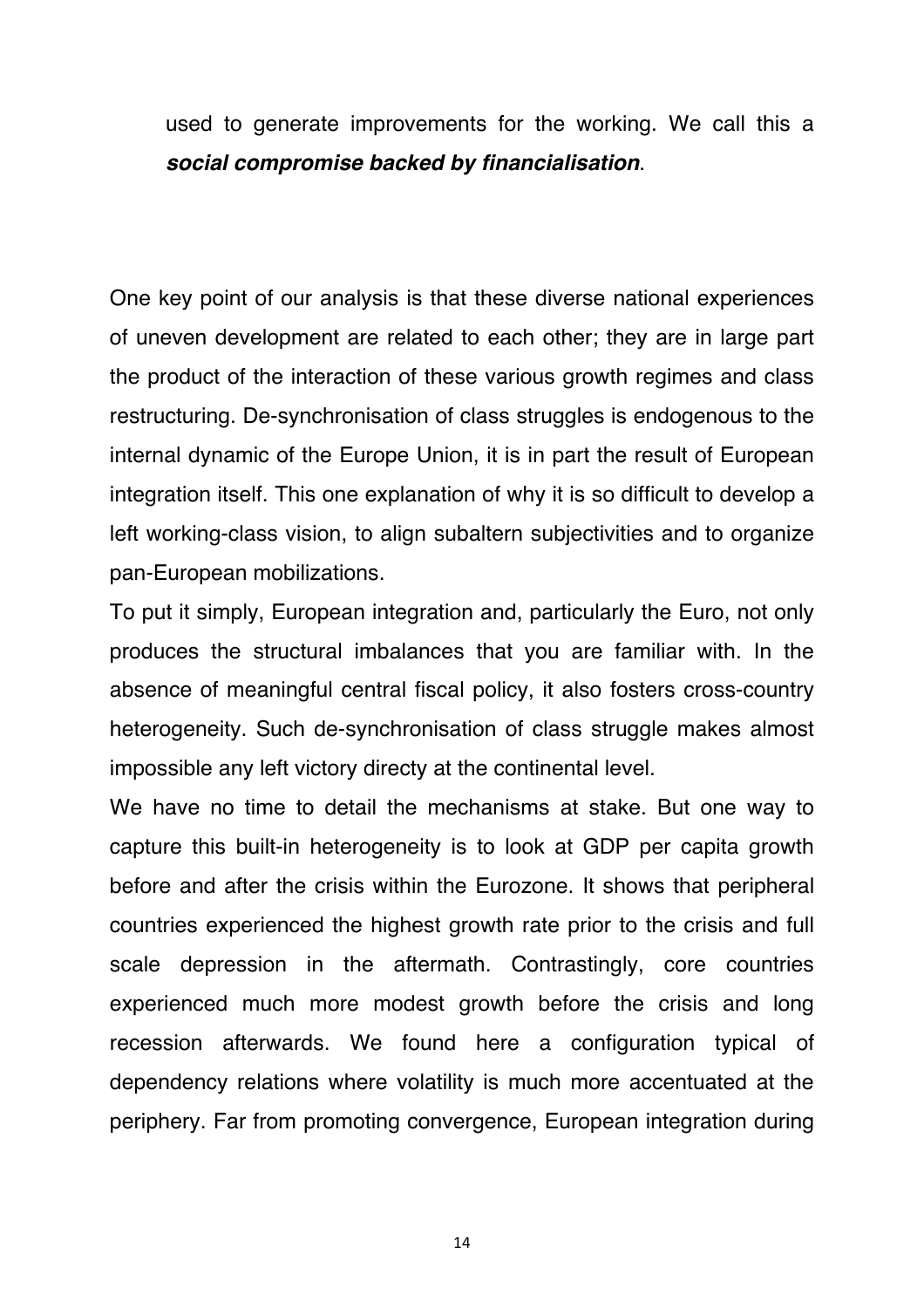the past decades has reinforced not only heterogeneity but also economic polarization across the continent.



Figure 4 : GDP per capita before and after 2007 in selected European countries

## **A ruse of the internationalist reason: for a selective disintegration of the European Union**

For structural reasons, there is no path towards left economic policies at the European scale while the very existence of European regulation prevent any meaningful economic alternative at the national level, we have to fin a way out. This is where I call for a *ruse of the internationalist reason*.

The precise content of this ruse of the internationalist reason is, of course, heavily dependent on idiosyncratic national coordinates. Economic, financial, political constraints vary tremendously from Uppsala to Lampedusa. However, it is important for the European left to elaborate a common narrative.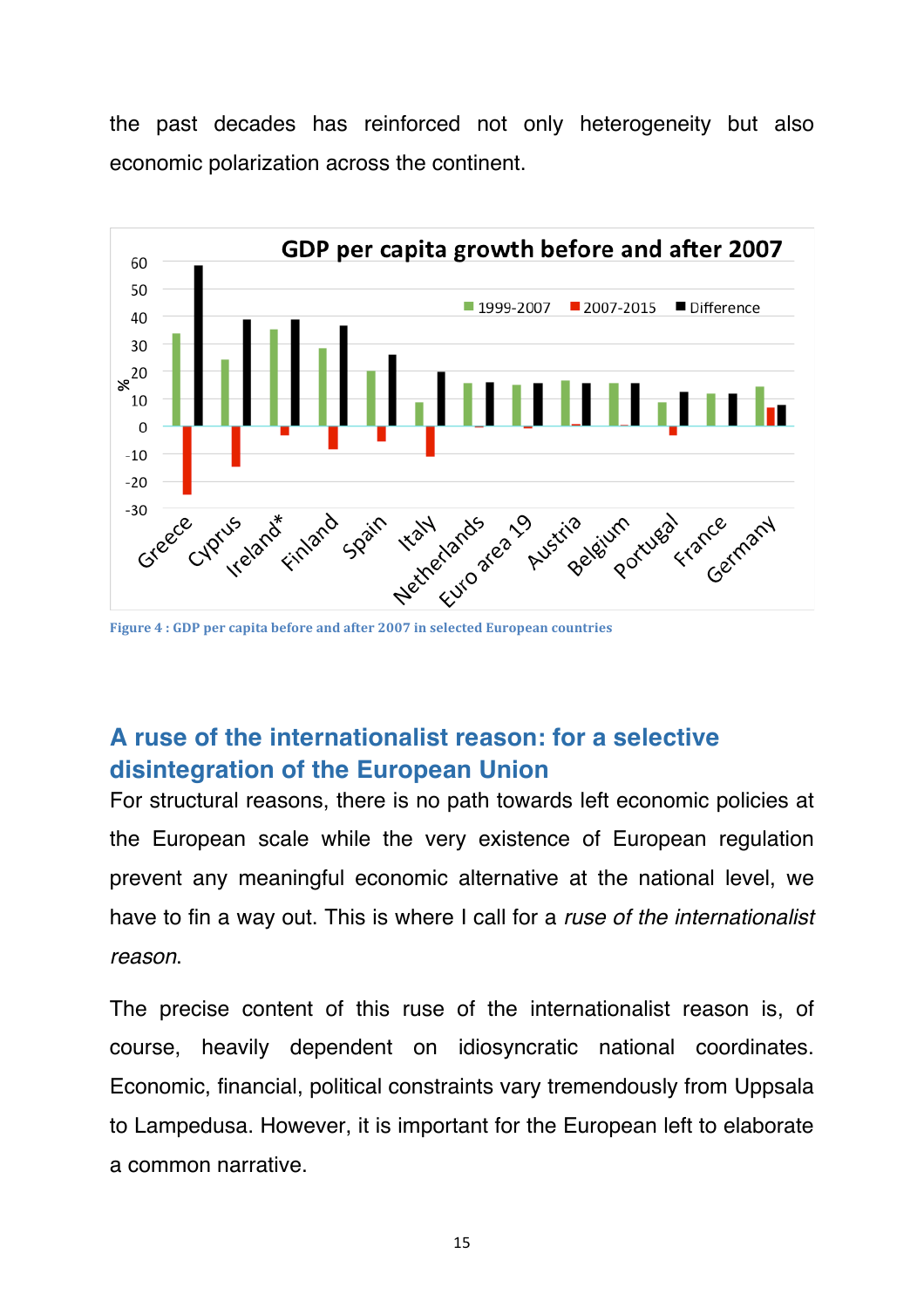

**Figure 5** From selective disintegration to restructured re-integration

1. The first element of this strategy is a negotiated retreat from monetary and trade arrangement to relieve the political constraint on fiscal, labor and industrial policy. Concerning the monetary union, several alternative arrangements are on the table. It is good news that Stiglitz recently entered the discussion on the possibility of an amiable divorce with a flexible Euro. But the left must not exclude the possibility for one of its government to secede unilaterally from the EMU. It must be clear that the left will prioritize the popular mandate it receive. To paraphrase Juncker, democracy before the treaties.

The advantages of managed flexible exchange rates and a retreat from the prison of the stability pacts are common knowledge among left economists. But sometimes an objection is raised on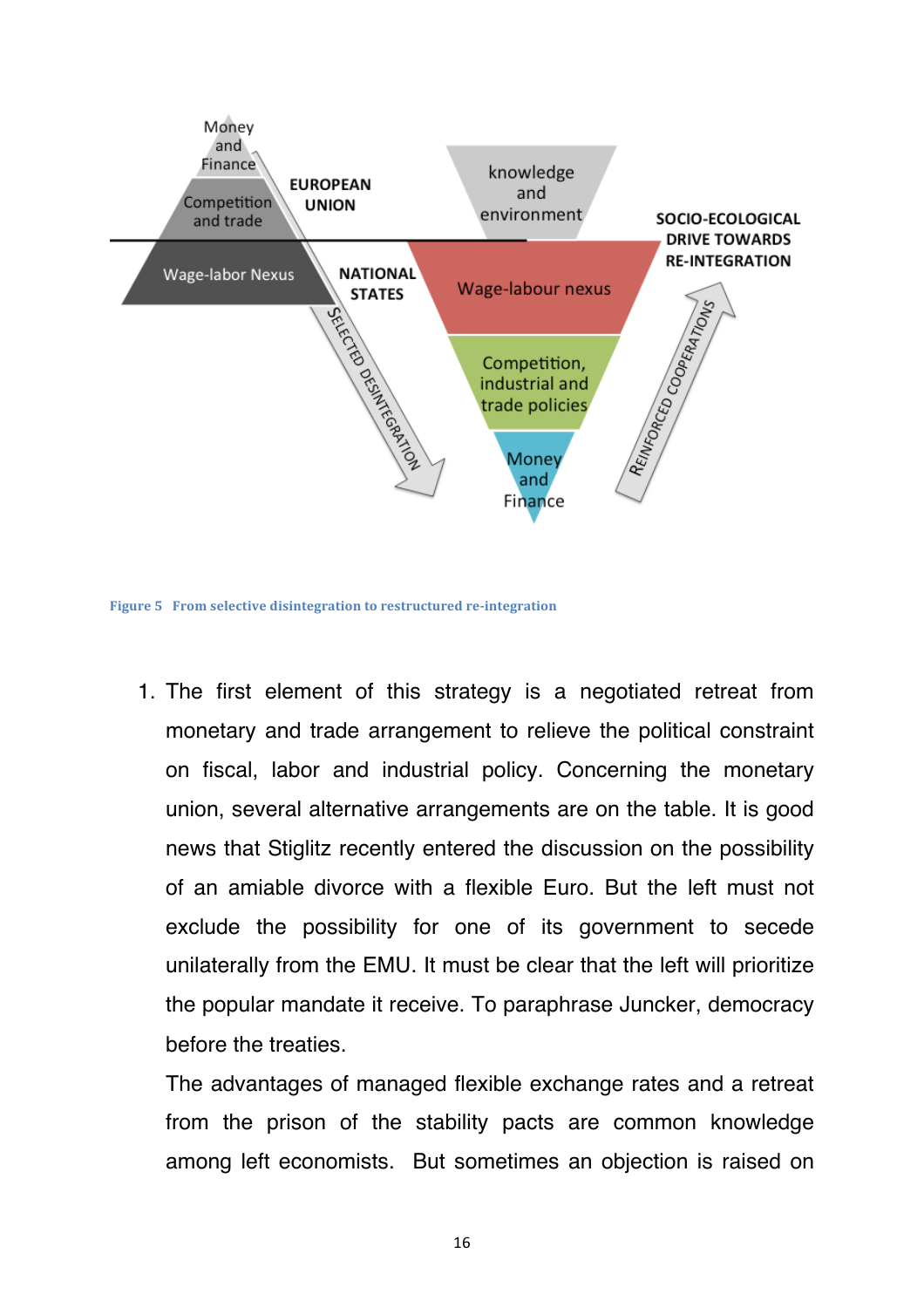the vulnerabilities related to countries' balance sheets. In a forthcoming paper with a colleague from the OFCE, Sébastien Villemot, we show that to the exceptions of Greek public finance which absolutely require some debt restructuring – and to the position of intra-european tax heaven (Luxembourg, Ireland..) the exposure of national balance sheet are pretty limited. Moreover, as exposure to redenomination loss concerns both countries with a positive and negative international position, there are some strong incentives on both sides for a negotiated divorce.

2. Left should not backward from its internationalist vision. Any confrontation with the European institutions must be complemented with an engagement to reinforce existing cooperation I some dimensions, for example in the fields of knowledge and environmental policies. More importantly, the proposal of retreat should be complemented, in the meantime, by a proposal to foster reinforced cooperation in terms of social and industrial policy with interested partners, in order to build the first bricks of a new restructured regional integration process led by social and ecological structural forms.

The left must face the fact that the EU is a failed and adverse project. Looking for social Europe in this context is like waiting for Godot and we have to abandon this chimera. Of course, that doesn't mean that we need to align with nationalist forces. On the contrary, opposing the EU on our values of inclusiveness and equality is our only possibility to challenge their rise. Neither do we have to abandon our internationalism. As we say in French, it is sometimes required de *reculer pour mieux*